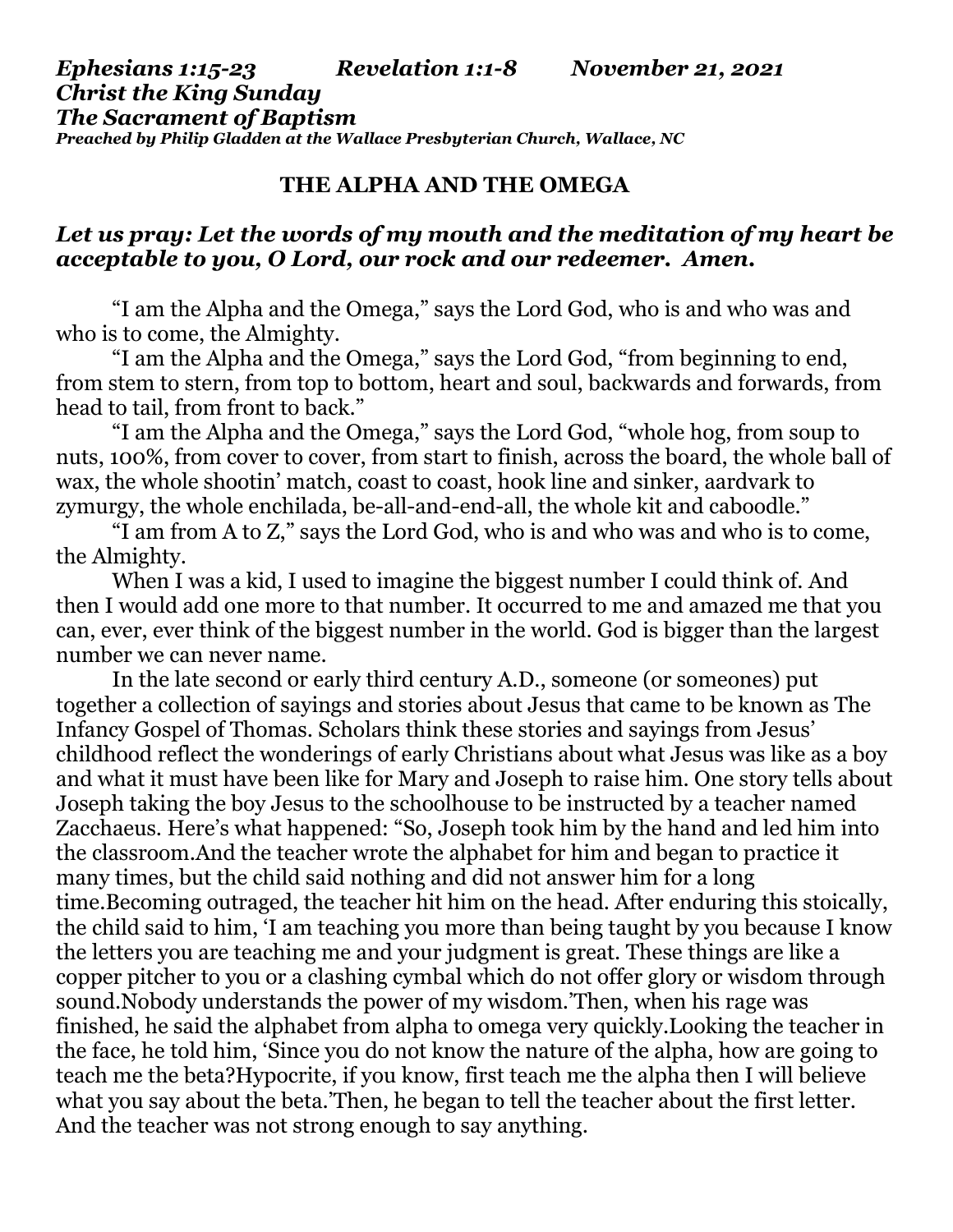Then, while many were listening, he said to Zacchaeus, 'Listen, teacher, and observe the structure of the first letter, how it has two standard lines and impresses coming to a point in the middle and remaining there, coming together, lifting up, dancing, having three corners, having two corners, without strokes, of one family, well-balanced, as long as the alpha has equal lines.'When Zacchaeus heard such great words and allegories of this sort about the first letter from the child, he was at a loss over what his defense and teaching could be.And he said to those present, 'Oh my, I am suffering and at a loss and am ashamed of myself because I took this child. So, take him, I urge you, brother Joseph. I am not able to bear his stare or his direct speech.'" Imagine such knowledge!

That's a strange story, isn't it? Can't you imagine how the early Christians were wondering what it meant for this boy Jesus to be the Son of God? But is it all that different from us thinking and wondering about how a baby born in Bethlehem and laid in manger could be the King of kings and Lord of lords, Jesus Christ, the faithful witness, the firstborn of the dead, and the ruler of the kings of the earth?

Today is a good day to think about such things. On the church calendar, this Sunday is marked as Christ the King Sunday. It is the last Sunday in the church year. Next Sunday is the first Sunday of Advent. On Christ the King Sunday, we praise God for the life, death, and resurrection of his Son, our Lord and Savior, Jesus Christ. Today is the culmination of a year's worth of stories about who Jesus is and what Jesus did and does as God's Son. Christ the King Sunday is a wonderful ending and the threshold of a new beginning. Christ the King Sunday looks back at the life of Jesus and proclaims him King of kings. Christ the King Sunday looks ahead to Advent, that fourweek period that is more than just getting ready for Christmas. Advent also helps us look back and remember the first coming of Jesus and look ahead to Christ's second coming. In the meantime, we praise God in Jesus Christ – the Alpha and Omega, the first and the last, the beginning and the end.

On Christ the King Sunday, we often hear Jesus described in cosmic language, such as Paul's prayer for the Ephesian believers in today's epistle lesson: "I pray that the God of our Lord Jesus Christ, the Father of glory, may give you a spirit of wisdom and revelation as you come to know him, so that, with the eyes of your heart enlightened, you may know what is the hope to which he has called you, what are the riches of his glorious inheritance among the saints, and what is the immeasurable greatness of his power for us who believe, according to the working of his great power. God put this power to work in Christ when he raised him from the dead and seated him at his right hand in the heavenly places, far above all rule and authority and power and dominion, and above every name that is named, not only in this age but also in the age to come. And he has put all things under his feet and has made him the head over all things for the church, which is his body, the fullness of him who fills all in all." (Ephesians 1:17-23)

Our handbell choir has started practicing Christmas music. One of the pieces is a beautiful arrangement of the 5<sup>th</sup> century A.D. hymn "Of the Father's Love Begotten," which is based on a poem by the Christian poet Marcus Aurelius Clemens Prudentias.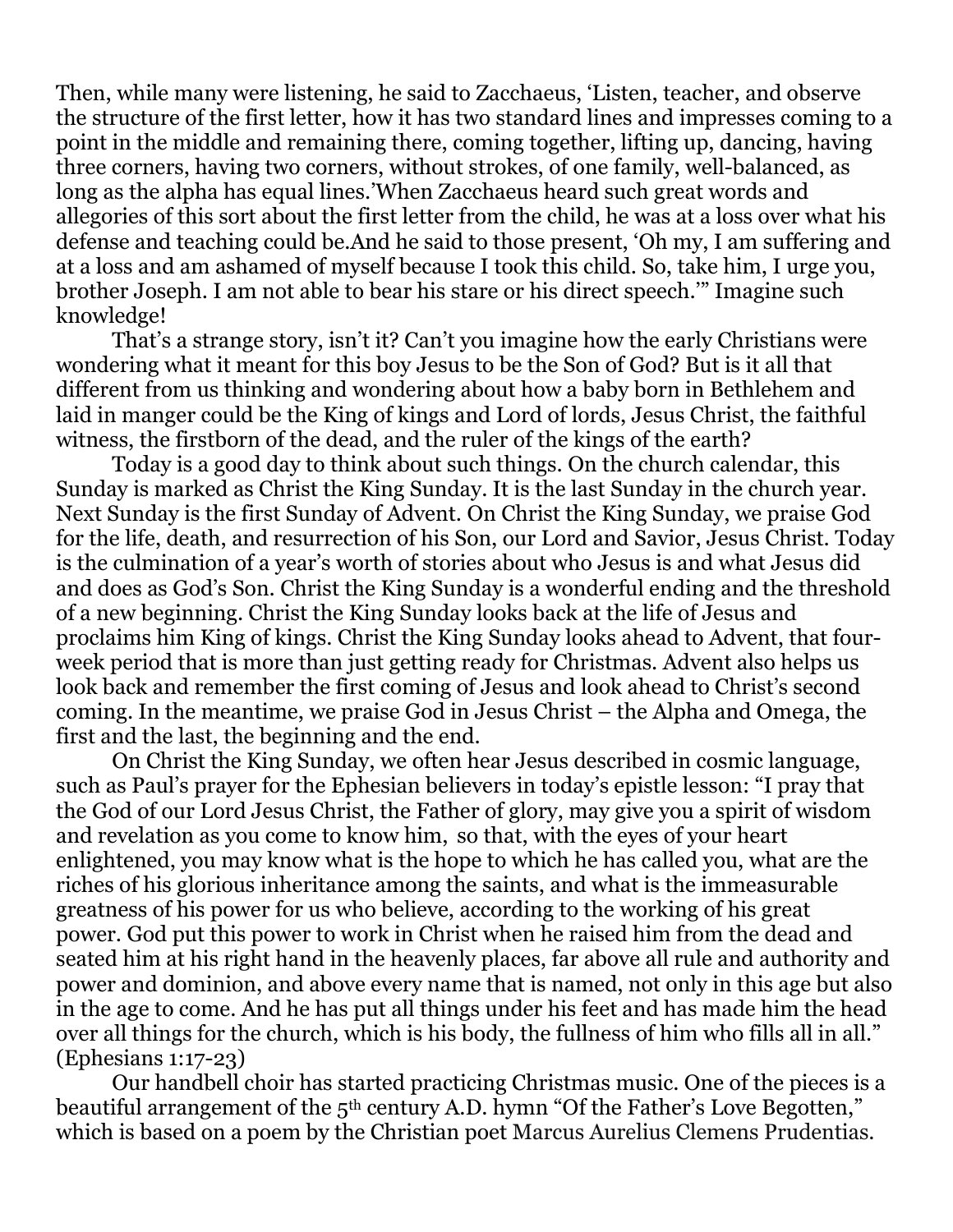The song sings of the relationship among God the Father, God the Son, and God the Holy Spirit, in language that sounds like Ephesians and Revelation:

> *Of the Father's love begotten, ere the worlds began to be, he is Alpha and Omega; he the source, the ending he, of the things that are, that have been, and that future years shall see, evermore and evermore!*

 *O ye heights of heaven, adore him. Angel hosts, his praises sing. Powers, dominions, bow before him, and extol our God and King. Let no tongue on earth be silent; every voice in concert ring, evermore and evermore!* 

*Christ, to thee with God the Father, and, O Holy Ghost, to thee, hymn and chant and high thanksgiving and unwearied praises be. Honor, glory, and dominion, and eternal victory, evermore and evermore! Amen.* 

 The language is lofty and glorious and worthy to praise Jesus Christ on Christ the King Sunday and every day. But we might wonder what the cosmic Christ, King of kings and Lord of lords, has to do with our everyday lives. When I stand at the graveside of your loved one, I begin the service with words such as these: "I am the Alpha and the Omega, the beginning and the end, the first and the last. I was dead and behold I am alive forever and ever; and I have the keys of Death and Hades. Because I live, you also will live. . . Do not be afraid, I am the first and the last, and the living one; I was dead, and behold, I am alive forever and ever." (Rev. 21:6; 22:13; 1:17–18; John 14:19; Rev. 1:17-18) We have our hope for the life to come in the Alpha and the Omega.

 Jesus Christ, King of kings and Lord of lords, also makes a difference in and for our lives from the very beginning. As we baptize Harris today, we are reminded of God's unconditional and unending love for us in Jesus Christ, even when we are too young to comprehend such love (as if we can fully comprehend God's love even as adults!). A beautiful hymn in our *Glory to God* hymnal tells of God's unending love for us in Jesus Christ throughout our lives, from A to Z, beginning to end: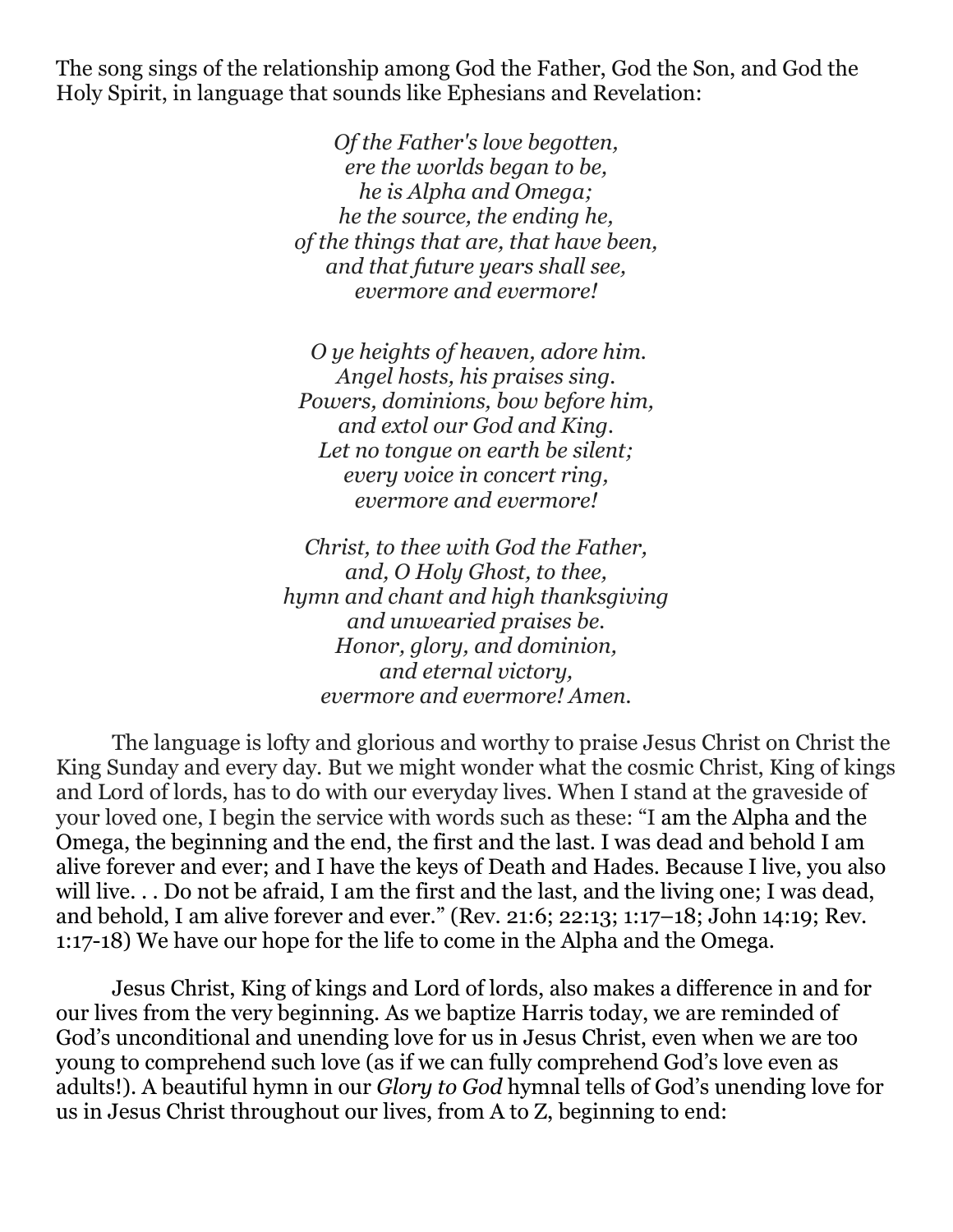*I was there to hear your borning cry, I'll be there when you are old. I rejoiced the day you were baptized, to see your life unfold. I was there when you were but a child, with a faith to suit you well; In a blaze of light you wandered off to find where demons dwell. When you heard the wonder of the Word, I was there to cheer you on; You were raised to praise the living Lord, to whom you now belong. If you find someone to share your time and you join your hearts as one, I'll be there to make your verses rhyme from dusk 'till rising sun. In the middle ages of your life, not too old, no longer young, I'll be there to guide you through the night, complete what I've begun. When the evening gently closes in, and you shut your weary eyes, I'll be there as I have always been with just one more surprise. I was there to hear your borning cry, I'll be there when you are old. I rejoiced the day you were baptized, to see your life unfold.* 

We have our hope for the life today, in the Alpha and the Omega.

If you have looked ahead in today's order of service, you have seen that our final hymn is #266, "Joy to the World!" You might be wondering why we're singing a Christmas carol when it's not even Advent yet. Did you know that Isaac Watts didn't write the song as a Christmas carol? He based it on a paraphrase of Psalm 98, which says in verses 4-9. It's a song that talks about the joy in the world when the Lord of lords and King of kings comes again.

> *Make a joyful noise to the LORD, all the earth; break forth into joyous song and sing praises. Sing praises to the LORD with the lyre, with the lyre and the sound of melody. With trumpets and the sound of the horn make a joyful noise before the King, the LORD. Let the sea roar, and all that fills it; the world and those who live in it. Let the floods clap their hands; let the hills sing together for joy at the presence of the LORD, for he is coming to judge the earth. He will judge the world with righteousness, and the peoples with equity.*

 On this special day in the life of our church, when we celebrate the Sacrament of Baptism with Harris and his family, sing praises to Jesus Christ, King of kings and Lord of lords, and look ahead to the beginning of Advent next Sunday, we can remember that Jesus Christ is the same yesterday and today and forever. He is Alpha and Omega, the first and the last, the beginning and the end. In him we have our hope, not just for